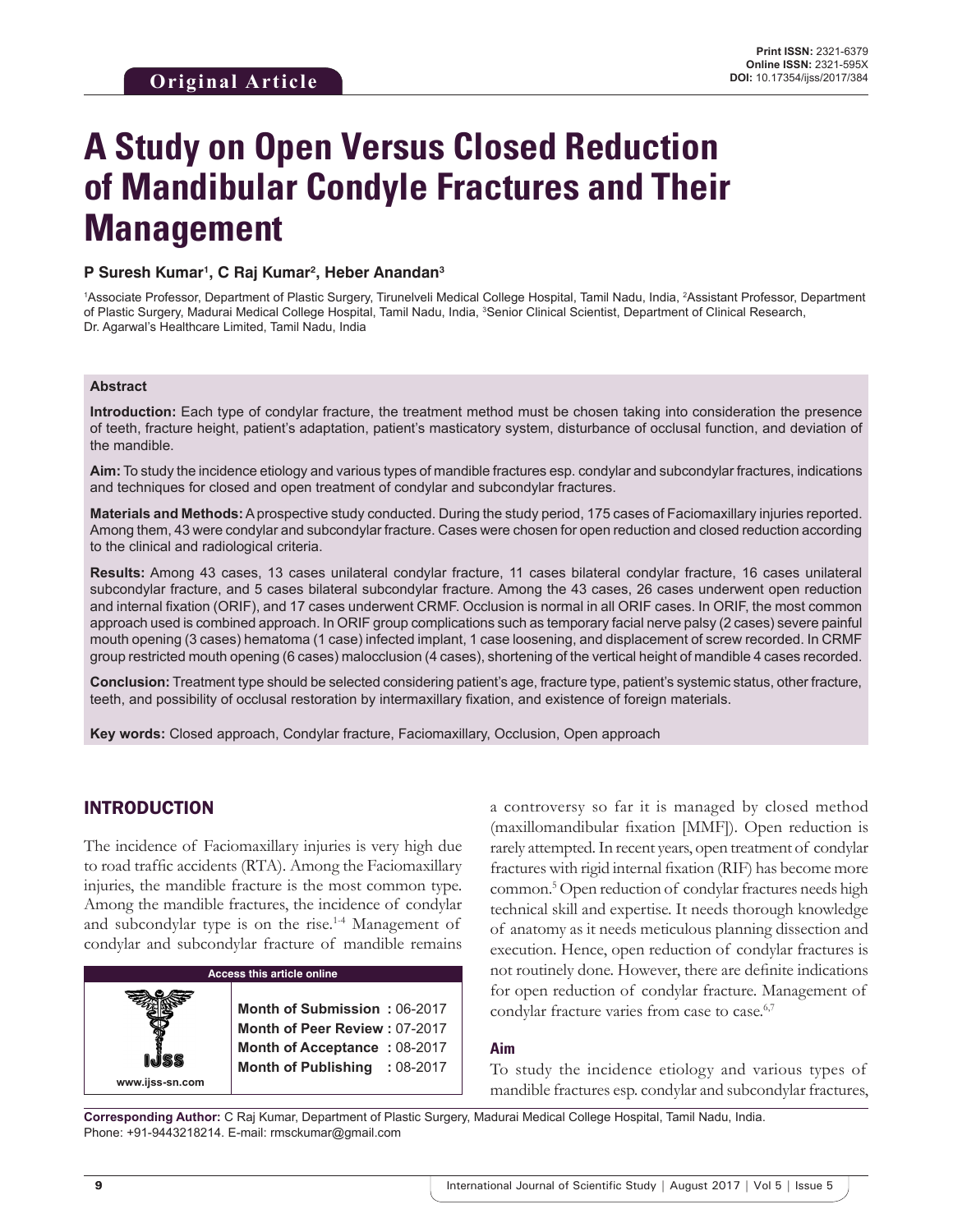indications and techniques for closed and open treatment of condylar and subcondylar fractures.

# MATERIALS AND METHODS

A prospective study conducted in the Department of Plastic Surgery, Government Rajaji Medical College hospital, who was diagnosed, as patients with fracture of mandibular condyle were included in the study. Patients admitted with Faciomaxillary injury diagnosed to have condylar and subcondylar fracture with the help of relevant history, clinical examination, radiological evaluation, and their management and outcome.

## **Inclusion Criteria**

Patients admitted in faciomaxillary unit with fracture mandible, age more than 14 years, both male and female.

## **Exclusion Criteria**

Patients admitted in Faciomaxillary unit without fracture mandible. All these necessary date were recorded in a pro forma. 175 patients of mandibular fractures were registered in the Plastic Surgery Department, among them, 43 condylar fractures were registered during the study period. Detailed history regarding nature of injury and symptoms were obtained. A thorough physical examination was done to assess the general status of the patient. Assess other major and minor injuries, site and number of fractures of the mandible and the type of condylar fracture; unilateral or bilateral and intra articular or extra articular. Investigations were done which included X-ray skull anteroposterior/ lateral view, X-ray mandible posteroanterior view and lateral view, orthopantomogram, computed tomography (CT)-scan with three-dimensional (3D) reconstruction as required. After thorough clinical and radiological evaluation, stabilization of the patient and ruling out other injuries. Patients were randomly selected based on surgeon's availability and surgeon's performance at the time. For instance, cases with adequate mouth opening, with normal occlusion, vertical height of ramus maintained, with comminuted fracture, who fall under geriatric or pediatric age group and all intracapsular un displaced fractures can be managed conservatively by closed reduction with MMF-arch bars or IMF done. Likewise, cases with reduced mouth opening, with malocclusion or with any occlusal derangement, with reduced vertical height of the ramus, with gross displacement of fractured fragments, associated with other injuries are managed surgically by open reduction and internal fixation with mini plates and screws, followed by MMF in some cases. When the associated fracture needs open reduction and internal fixation (ORIF), after completing the ORIF for associated fracture condyle fracture is assessed intra operatively. Closed reduction of condylar fracture done and case assessed if after closed reduction occlusion is maintained mouth opening is adequate then proceeded with MMF patient managed by CRMF for condylar fracture. Even after closed reduction stable occlusion and adequate mouth opening are not achieve then open reduction condylar/subcondylar fracture is done. Management of condylar fracture was done either by open or closed method according to indications and contraindications as discussed above and earlier.

# RESULTS

In our study, 43 patients of condylar fracture registered. Majority of patients fall in the 21-30 groups. Majority of injuries occurring in male population. RTA constitutes majority cause of mandibular fractures. Radiological diagnosis shown 48.8% of cases are left side, 25.6% are right side followed by 14% symphysis (Table 1).

Among 43 cases, 13 cases are unilateral condylar fracture and 11 cases bilateral condylar fracture, 16 cases unilateral subcondylar fracture, 5 cases bilateral subcondylar fracture. Among them, isolated condyle fracture is 7 - unilateral 4 and bilateral 3. The most common associated site of fracture - para symphysis 37%, pan facial 16.3%, and symphysis 14% (Tables 2-4). In 43 condyle fracture, 51% were intracapsular fracture, and 49% were extracapsular fracture (Table 5).

Malocclusion is significantly higher in CRMF (4 cases 10%) but in ORIF no occlusion ( $P = 0.045$ ) significant.

| Table 1: Distribution of radiological diagnosis      |            |
|------------------------------------------------------|------------|
| Number of cases (%)<br><b>Radiological diagnosis</b> |            |
| Left                                                 | 21(48.8)   |
| Right                                                | 11(25.6)   |
| <b>Bilateral</b>                                     | 5(11.6)    |
| Symphysis                                            | 6(14.0)    |
| Total                                                | 43 (100.0) |

| Table 2: Distribution of pattern of injury |                     |
|--------------------------------------------|---------------------|
| Pattern of injury                          | Number of cases (%) |
| Segmented                                  | 28(65.1)            |
| Isolated                                   | 7(16.3)             |
| Combined                                   | 7(16.3)             |
| Pan facial                                 | 1(2.3)              |
| Total                                      | 43 (100.0)          |

| Table 3: Distribution of isolated condyle |                     |
|-------------------------------------------|---------------------|
| <b>Isolated</b>                           | Number of cases (%) |
| Bilateral condyle                         | 3(7.0)              |
| Unilateral condyle                        | 4(9.3)              |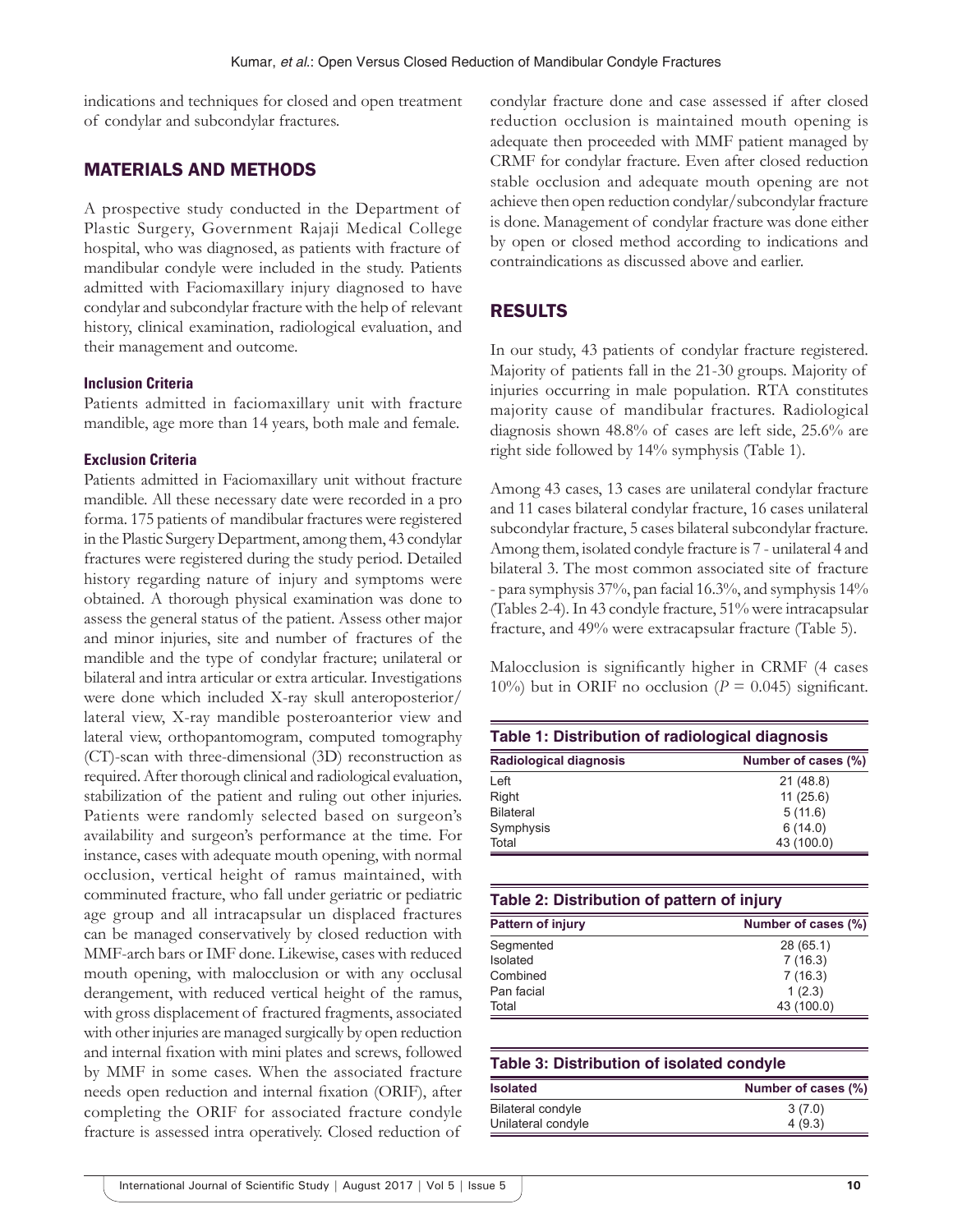Restricted cases significantly higher CRMF cases 1 in ORIF and 5 in CRMF it is statistically significant  $P = 0.039$ . In CRMF group, 5 patient developed severe restricted mouth opening 4 cases developed malocclusion and vertical height of ramus is shortened in 4 cases (Tables 6 and 7).

Among the 26 cases, who underwent ORIF most common approach used is combined approach (preauricular + risden/modified sub mandibular). Risden approach is single most common approach used for subcondylar fractures (Table 8).

All ORIF cases developed post-operative facial edema which subsided gradually with head end elevation and appropriate analgesics in 3-5 days. One case developed hematoma, which was evacuated and managed conservatively. Three cases developed temporary facial nerve palsy commonly frontal branch, which recovered spontaneously in few weeks. Three cases developed transient mouth opening restriction due to severe pain and muscle spasm, which recovered subsequently. One case developed implant migration, which was managed by implant exit. In one another, case implant exit was done to remove the infected implant after 3 months (Tables 9 and 10).

# **DISCUSSION**

Mandibular condyle fracture is very common fracture among mandibular fractures; the treatment methods for mandibular condyle fracture have been controversial. However, regardless of the treatment option, the purpose of the treatment of mandibular condyle fracture is to recover normal TMJ function via the reconstruction of appropriate anatomical position. Thus, assessment of treatment success, as well as the outcomes of an early treatment, should be constructed based on complications such as TMJ derangement, ankyloses of TMJ, or growth disorder via long-term follow-up. Therefore, it is important to control functional complications and aesthetic problems from a long-term perspective. The final goal of the treatment lies in the achievement of occlusal stability, normal mouth opening, normal TMJ movement, prevention of temporomandibular joint derangement and joint pain, and prevention of growth disorder in patients with mandibular fracture by selecting an appropriate treatment method between closed and open reductions. Based on the guidance-formulated management of each case decided. Based on certain important criteria such as mouth opening, occlusion, vertical height of ramus of the mandible, age with associated injuries, type of fracture unilateral or bilateral, intracapsular or extracapsular, simple or comminuted fracture, and medially displaced or laterally displaced

#### **Table 4: Distribution of associated fractures Associated fractures Number of cases (%)** Pan facial 7 (16.3) Ramus  $2(4.7)$ Para symphysis 16 (37.2) Symphysis 6 (14.0) Angle 3 (7.0) Coronoid 2 (4.7)

## **Table 5: Distribution of condyle fracture**

| <b>Condyle fracture</b> | Number of cases (%) |
|-------------------------|---------------------|
| Intracapsular           | 22(51.2)            |
| Extracapsular           | 21(48.8)            |
| Total                   | 43 (100.0)          |

| Table 6: Distribution of associated fractures |                     |
|-----------------------------------------------|---------------------|
| <b>Associated fractures</b>                   | Number of cases (%) |
| ORIF                                          | 37 (86.0)           |
| ORIF+MMF                                      | 5(11.6)             |
| MMF                                           | 1(2.3)              |
| Total                                         | 43 (100.0)          |

## **Table 7: Distribution of condyle**

| Condyle     | Number of cases (%) |
|-------------|---------------------|
| <b>CRMF</b> | 17(39.5)            |
| ORIF        | 26(60.5)            |
| Total       | 43 (100.0)          |

## **Table 8: Distribution of management**

| Approach              | Number of cases (%) |
|-----------------------|---------------------|
| Combined              | 13(30.2)            |
| Risden                | 10(23.3)            |
| Preauricular          | 2(4.7)              |
| Intra paratotid retro | 1(2.3)              |

| <b>Table 9: Distribution of complications</b> |                        |
|-----------------------------------------------|------------------------|
| <b>Complications</b>                          | <b>Number of cases</b> |
| Hematoma                                      |                        |
| <b>PMO</b>                                    | 3                      |
| Temp, facial nerve                            |                        |

## **Table 10: Distribution of late complications**

| Late complication                   | <b>Number of cases</b> |
|-------------------------------------|------------------------|
| Infected implant and implant exit   |                        |
| Facial nerve palsy                  |                        |
| Loosening and displacement of screw |                        |

we have planned all condylar fracture management. For instance, cases with adequate mouth opening, with normal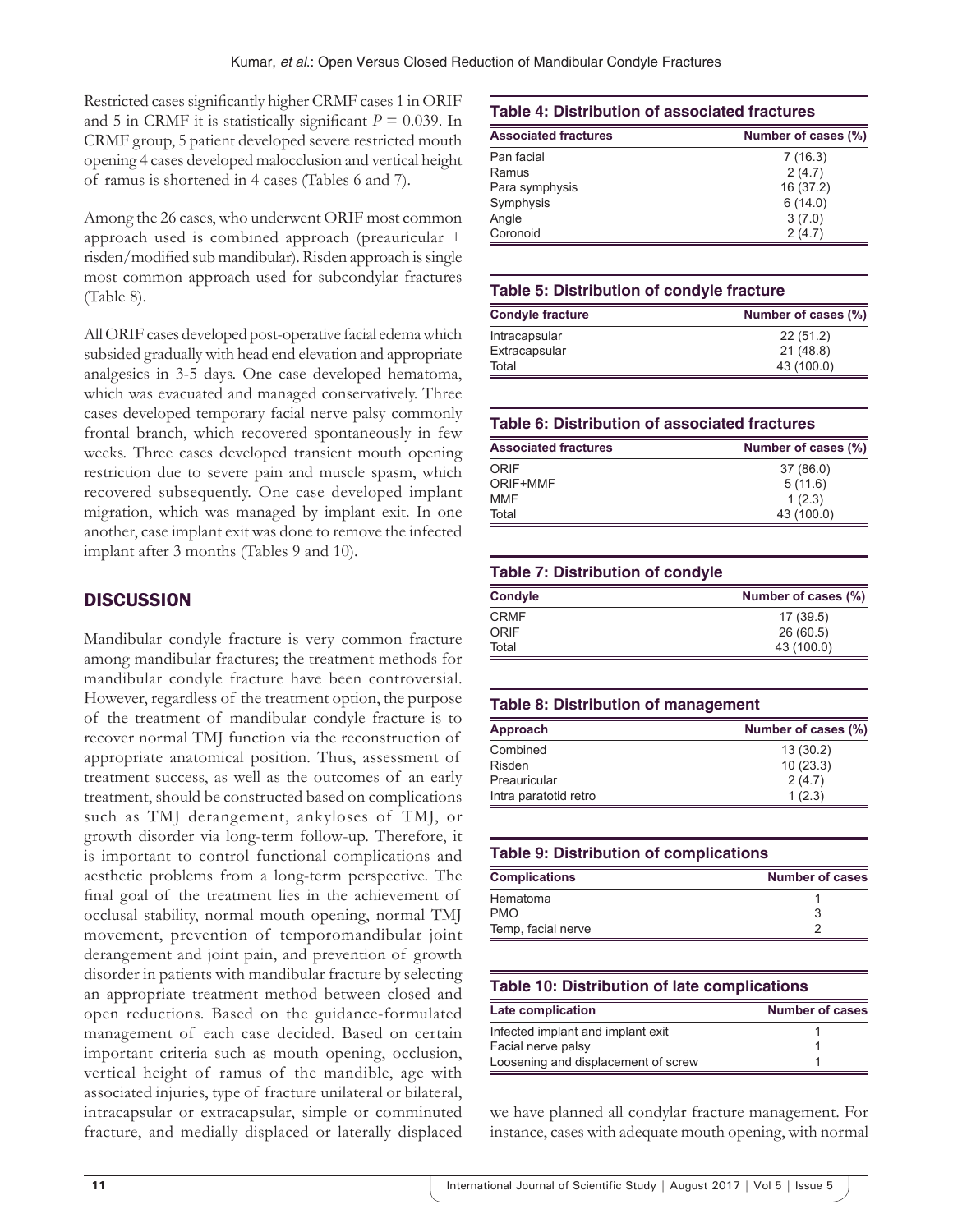occlusion, vertical height of ramus maintained, with comminuted fracture, who fall under geriatric or pediatric age group and all intracapsular undisplaced fractures can be managed conservatively by closed reduction with MMF-arch bars or IMF done. Likewise, cases with reduced mouth opening, with malocclusion or with any occlusal derangement, with reduced vertical height of the ramus, with gross displacement of fractured fragments, associated with other injuries are managed surgically by open reduction and internal fixation with mini plates and screws, followed by MMF in some cases. When the associated fracture needs ORIF, after completing the ORIF for associated fracture condyle fracture is assessed intra operatively. Closed reduction of condylar fracture done and case assessed if after closed reduction occlusion is maintained mouth opening is adequate then proceeded with MMF patient managed by CRMF for condylar fracture. Even after closed reduction stable occlusion and adequate mouth opening are not achieve then open reduction condylar/subcondylar fracture is done. As highvelocity injury as common cause (RTA), combined and severely displaced fracture is on the rise. Hence, there is increased need for ORIF.

Ellis *et al.*<sup>8</sup> reports that at 6 weeks 17.2% had facial nerve weakness, (2.3%) had developed salivary fistulae, in 50% a visible scar was seen. 2% of the surgical scar were hypertrophied.

Zide and Kent,<sup>9</sup> Klotch and Lundy,<sup>10</sup> and various other authors have all suggested various indication for ORIF in mandibular condyle fracture which includes condyle displacement into middle crania fossa or lateral extracapsular displacement, edentulous patients with bilateral condylar fracture, condyle fracture with comminuted midface fracture, gap between fracture segment more than 5 mm without any contact between the segment, and angulation more than 30° between fracture segment. Considering newer fixation techniques American Association of Oral and Maxillofacial Surgeons<sup>11</sup> suggested an international guideline on the treatment of mandibular condyle fracture.

De Riu *et al*. 12 noticed a ramus height reduction of >3 mm in 9% of the closed group patients while no reduction was seen in the surgically treated group. The mean vertical heights were similar in both groups as reported by Carneiro *et al*. 13 Between 1 month and 1 year we found CRMF group had the significant reduction in ramus height than in the ORIF group.

Approach for mandibular condyle fracture depends on fracture site and degree of bone fragment displacement. In general, they include preauricular approach, postauricular approach, submandibular approach, Risdon approach, combined approach, and retromandibular transparotid approach. Among the various surgical approaches reported in literature, the retromandibular transparotid and submandibular approaches emerge as the most commonly used procedures to expose the condylar fracture, and the intraoral approach has been suggested only for low condylar fractures.

# **CONCLUSION**

The incidence of condyle and subcondyle fracture is 7.9%. Physical examination will often identify the location of fracture, which can then be verified radio graphically. Increasing vehicular traffic and urban violence, accidents and assaults are forming the majority of causes of mandibular fractures. CT scan with 3D reconstruction and good orthopantomogram has given us an accurate way of detecting even small fractures. Newer developments in the allied specialties of medicine, patients with concomitant injuries can be managed efficiently, simultaneously treating the mandibular fractures. Intraoral incisions, which avoids an external scar, it provides the necessary access caters to the aesthetic expectations of the patient. Using mini plates and screws have significantly reduced the post-operative morbidity of the patient to a great extent, allowing for an early mobilization. Adhering to road traffic rules will prevent the RTA, mandible fractures.

# REFERENCES

- 1. Bayat M, Parvin M, Meybodi AA. Mandibular subcondylar fractures: A review on treatment strategies. Electron Physician 2016;8:3144-9.
- 2. Gupta M, Iyer N, Das D, Nagaraj J. Analysis of different treatment protocols for fractures of condylar process of mandible. J Oral Maxillofac Surg 2012;70:83-91.
- 3. Chrcanovic BR. Factors influencing the incidence of maxillofacial fractures. Oral Maxillofac Surg 2012;16:3-17.
- 4. Chrcanovic BR, Abreu MH, Freire-Maia B, Souza LN. Facial fractures in children and adolescents: A retrospective study of 3 years in a hospital in Belo Horizonte, Brazil. Dent Traumatol 2010;26:262-70.
- 5. Chrcanovic BR, Freire-Maia B, Souza LN, Araújo VO, Abreu MH. Facial fractures: A 1-year retrospective study in a hospital in Belo Horizonte. Braz Oral Res 2004;18:322-8.
- 6. Chrcanovic BR, Souza LN, Freire-Maia B, Abreu MH. Facial fractures in the elderly: A retrospective study in a hospital in Belo Horizonte, Brazil. J Trauma 2010;69:E73-8.
- 7. Singaram M, Sree GV, Udhayakumar RK. Prevalence, pattern, etiology, and management of maxillofacial trauma in a developing country: Aretrospective study. J Korean Assoc Oral Maxillofac Surg 2016;42(4):174-81.
- 8. Ellis E 3<sup>rd</sup>, McFadden D, Simon P, Throckmorton G. Surgical complications with open treatment of mandibular condylar process fractures. J Oral Maxillofac Surg 2000;58:950-8.
- 9. Zide MF, Kent JN. Indications for open reduction of mandibular condyle fractures. J Oral Maxillofac Surg 1983;41:89-98.
- 10. Klotch DW, Lundy LB. Condylar neck fractures of the mandible. Otolaryngol Clin North Am 1991;24:181-94.
- 11. American Association of Oral and Maxillofacial Surgeons. Rosemont: